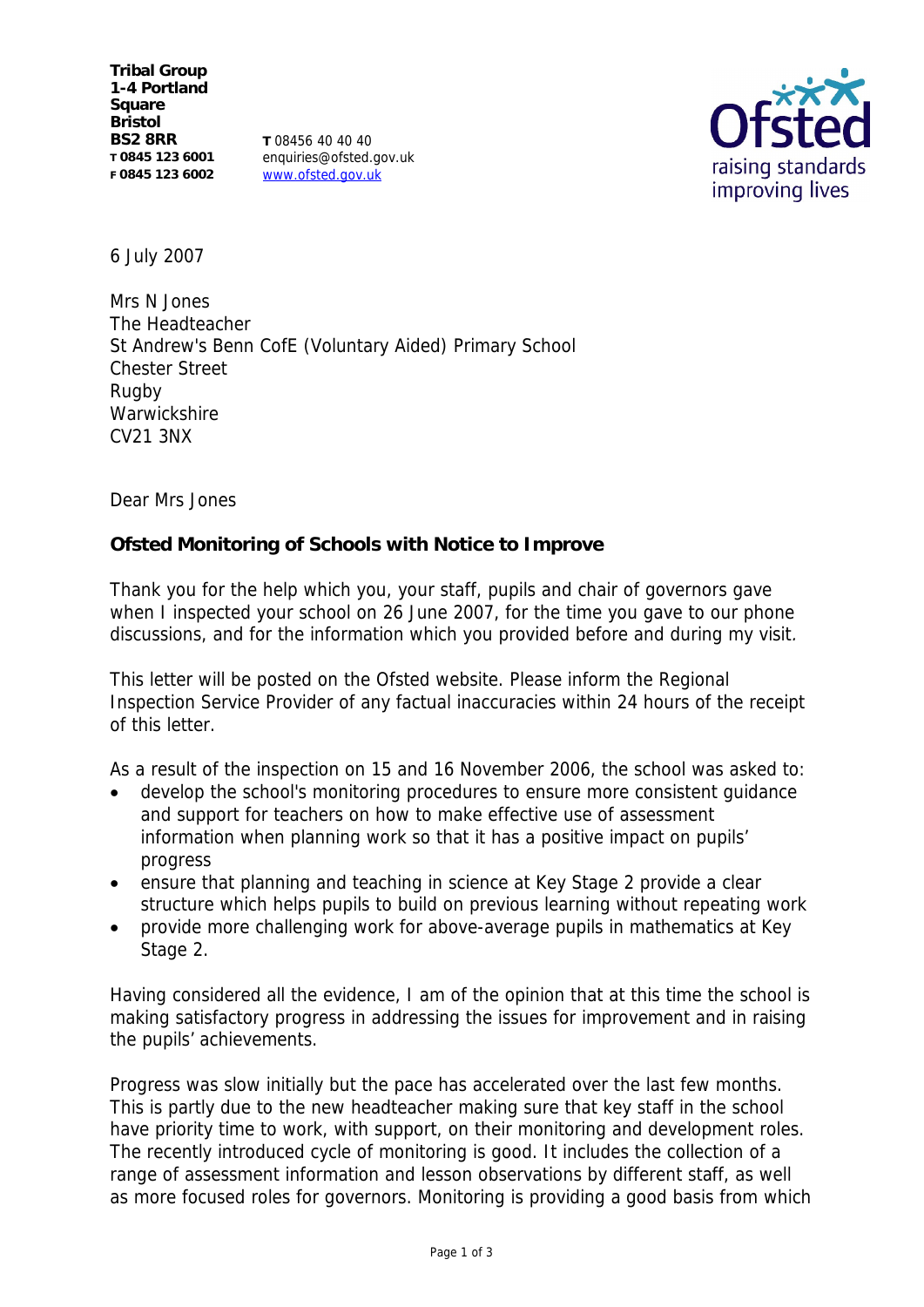

to evaluate the effectiveness of provision. Staff are becoming more familiar with the success criteria set out and actions are more frequently evaluated by looking at the progress pupils are making.

The school has focused on making sure assessment informs planning more effectively in English and mathematics. Across the school more consistent planning caters for three different levels of ability in classes. Although pupils are able to make better progress because they are being given work that is planned to meet their needs more accurately, this is still not reliable in all classes. Only in the best lessons did the planning translate into good challenge for pupils with a variety of needs, including those of high ability, those who are at an early stage of learning English, and those with learning difficulties and/or disabilities (LDD).

Progress in science has been limited until recently. The coordinator for science has, with support, planned a suitable overview of when different aspects of science are to be taught across the school. This is underpinned by suitable guidance about the knowledge and skills expected at different levels and ages. An assessment system has been implemented and is being used consistently. The coordinator has not analysed assessment information and, therefore, has not identified the next priorities. The school has limited knowledge of the progress made by pupils in science.

The coordinator and headteacher have begun drafting more detailed plans. These have good, clear links made between what is being taught and what children should learn as a result. Teachers are developing their understanding of scientific skills. Although there is still variation, opportunities to build upon prior learning are more evident across the age groups. Support from the local authority (LA) has increased the school's ability to offer practical investigative science. Pupils report that they are having more opportunities for this type of work and that they find it fun and interesting. During observations of science across the school, pupils were motivated and rising to the challenge of practical work. Where pupils understood the purpose of the task they were able to organise themselves and take on responsibility for their learning. This was not evident for all pupils. Sometimes teachers' explanations were too long, restricting time for pupils to plan and solve problems for themselves. Good practice was observed in the Reception class, where children were encouraged to offer their suggestions about what might happen in an experiment prior to trying it out. This skill was less evident at a higher level in some lower Key Stage 2 classes.

There has been satisfactory improvement in the levels of mathematics work provided for pupils. More lessons are providing challenge for those with higher ability and addressing the specific additional needs of some pupils, but this is still inconsistent. In some classes work was well matched because of good assessment of the previous day's learning. In some other lessons too much time was adult led and not enough pupils were actively involved. Sometimes tasks were not well thought out and as a result the task took over from the learning.